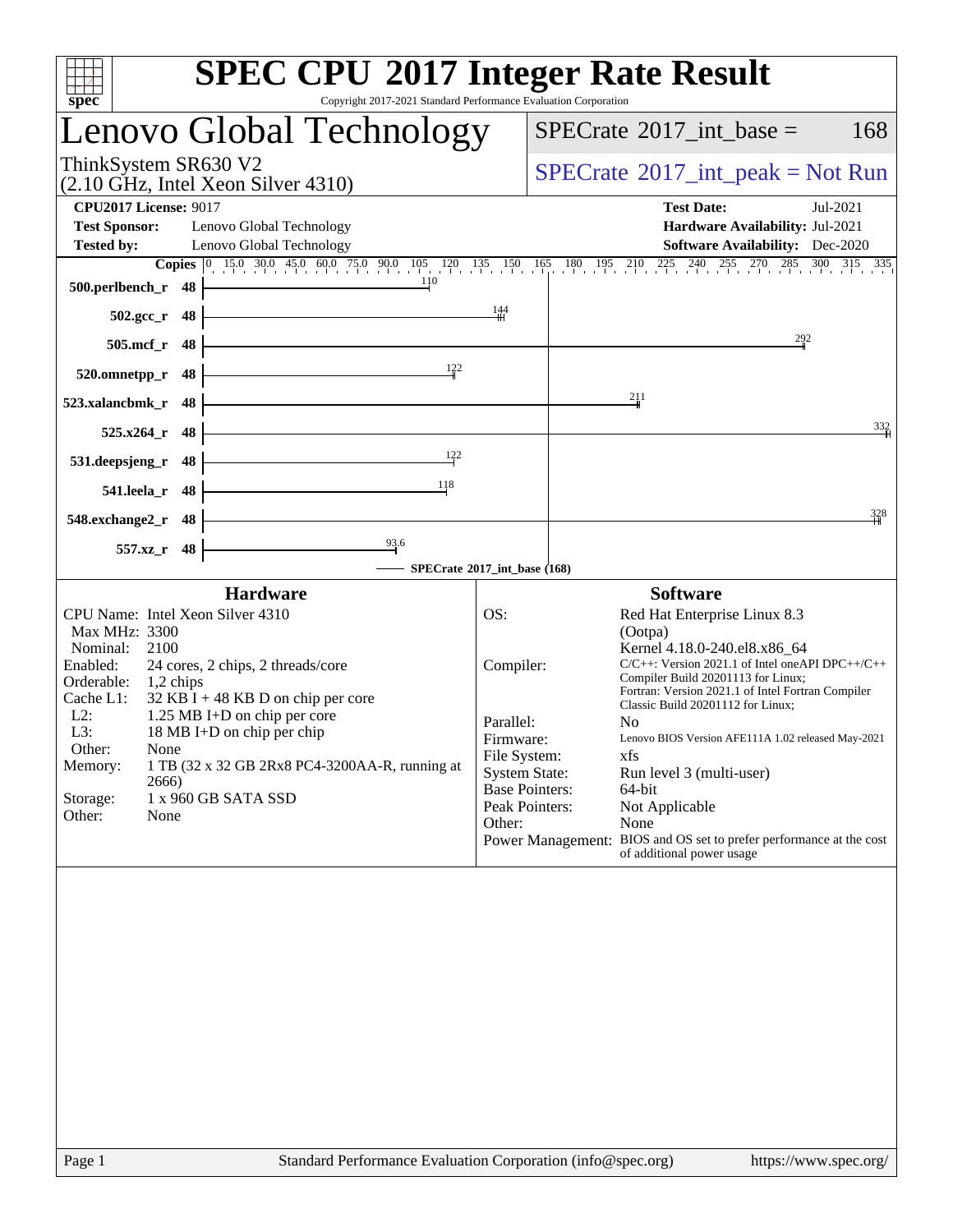

#### **[SPEC CPU](http://www.spec.org/auto/cpu2017/Docs/result-fields.html#SPECCPU2017IntegerRateResult)[2017 Integer Rate Result](http://www.spec.org/auto/cpu2017/Docs/result-fields.html#SPECCPU2017IntegerRateResult)** Copyright 2017-2021 Standard Performance Evaluation Corporation

### Lenovo Global Technology

 $SPECTate$ <sup>®</sup>[2017\\_int\\_base =](http://www.spec.org/auto/cpu2017/Docs/result-fields.html#SPECrate2017intbase) 168

(2.10 GHz, Intel Xeon Silver 4310)

ThinkSystem SR630 V2<br>  $\begin{array}{c} \text{SPECTate} \textcircled{2017\_int\_peak} = \text{Not Run} \end{array}$ 

**[Test Sponsor:](http://www.spec.org/auto/cpu2017/Docs/result-fields.html#TestSponsor)** Lenovo Global Technology **[Hardware Availability:](http://www.spec.org/auto/cpu2017/Docs/result-fields.html#HardwareAvailability)** Jul-2021 **[Tested by:](http://www.spec.org/auto/cpu2017/Docs/result-fields.html#Testedby)** Lenovo Global Technology **[Software Availability:](http://www.spec.org/auto/cpu2017/Docs/result-fields.html#SoftwareAvailability)** Dec-2020

**[CPU2017 License:](http://www.spec.org/auto/cpu2017/Docs/result-fields.html#CPU2017License)** 9017 **[Test Date:](http://www.spec.org/auto/cpu2017/Docs/result-fields.html#TestDate)** Jul-2021

### **[Results Table](http://www.spec.org/auto/cpu2017/Docs/result-fields.html#ResultsTable)**

|                                     | <b>Base</b>   |                |            |                | <b>Peak</b> |                |            |               |                |              |                |              |                |              |
|-------------------------------------|---------------|----------------|------------|----------------|-------------|----------------|------------|---------------|----------------|--------------|----------------|--------------|----------------|--------------|
| <b>Benchmark</b>                    | <b>Copies</b> | <b>Seconds</b> | Ratio      | <b>Seconds</b> | Ratio       | <b>Seconds</b> | Ratio      | <b>Copies</b> | <b>Seconds</b> | <b>Ratio</b> | <b>Seconds</b> | <b>Ratio</b> | <b>Seconds</b> | <b>Ratio</b> |
| $500.$ perlbench_r                  | 48            | 696            | 110        | 695            | 110         | 695            | <u>110</u> |               |                |              |                |              |                |              |
| $502.\text{sec}\text{r}$            | 48            | 475            | 143        | 471            | 144         | 466            | 146        |               |                |              |                |              |                |              |
| $505$ .mcf r                        | 48            | 266            | 292        | 266            | 291         | 266            | 292        |               |                |              |                |              |                |              |
| 520.omnetpp_r                       | 48            | 516            | 122        | 520            | 121         | 515            | 122        |               |                |              |                |              |                |              |
| 523.xalancbmk r                     | 48            | 241            | 211        | 239            | 212         | 240            | 211        |               |                |              |                |              |                |              |
| $525.x264$ r                        | 48            | 253            | 332        | 252            | 333         | 253            | 332        |               |                |              |                |              |                |              |
| 531.deepsjeng_r                     | 48            | 452            | 122        | 451            | 122         | 452            | <u>122</u> |               |                |              |                |              |                |              |
| 541.leela r                         | 48            | 673            | <b>118</b> | 672            | 118         | 674            | 118        |               |                |              |                |              |                |              |
| 548.exchange2_r                     | 48            | 383            | 328        | 386            | 326         | 383            | 329        |               |                |              |                |              |                |              |
| 557.xz r                            | 48            | 553            | 93.7       | 554            | 93.6        | 554            | 93.6       |               |                |              |                |              |                |              |
| $SPECrate^{\circ}2017$ int base =   |               |                | 168        |                |             |                |            |               |                |              |                |              |                |              |
| $SPECrate^{\circ}2017\_int\_peak =$ |               | <b>Not Run</b> |            |                |             |                |            |               |                |              |                |              |                |              |

Results appear in the [order in which they were run.](http://www.spec.org/auto/cpu2017/Docs/result-fields.html#RunOrder) Bold underlined text [indicates a median measurement.](http://www.spec.org/auto/cpu2017/Docs/result-fields.html#Median)

#### **[Submit Notes](http://www.spec.org/auto/cpu2017/Docs/result-fields.html#SubmitNotes)**

 The numactl mechanism was used to bind copies to processors. The config file option 'submit' was used to generate numactl commands to bind each copy to a specific processor. For details, please see the config file.

### **[Operating System Notes](http://www.spec.org/auto/cpu2017/Docs/result-fields.html#OperatingSystemNotes)**

Stack size set to unlimited using "ulimit -s unlimited"

### **[Environment Variables Notes](http://www.spec.org/auto/cpu2017/Docs/result-fields.html#EnvironmentVariablesNotes)**

```
Environment variables set by runcpu before the start of the run:
LD_LIBRARY_PATH =
      "/home/cpu2017-1.1.8-ic2021.1-revB/lib/intel64:/home/cpu2017-1.1.8-ic202
      1.1-revB/lib/ia32:/home/cpu2017-1.1.8-ic2021.1-revB/je5.0.1-32"
MALLOC_CONF = "retain:true"
```
### **[General Notes](http://www.spec.org/auto/cpu2017/Docs/result-fields.html#GeneralNotes)**

 Binaries compiled on a system with 1x Intel Core i9-7980XE CPU + 64GB RAM memory using Red Hat Enterprise Linux 8.1 Transparent Huge Pages enabled by default Prior to runcpu invocation Filesystem page cache synced and cleared with: sync; echo 3> /proc/sys/vm/drop\_caches runcpu command invoked through numactl i.e.:

**(Continued on next page)**

| Page 2 | Standard Performance Evaluation Corporation (info@spec.org) | https://www.spec.org/ |
|--------|-------------------------------------------------------------|-----------------------|
|--------|-------------------------------------------------------------|-----------------------|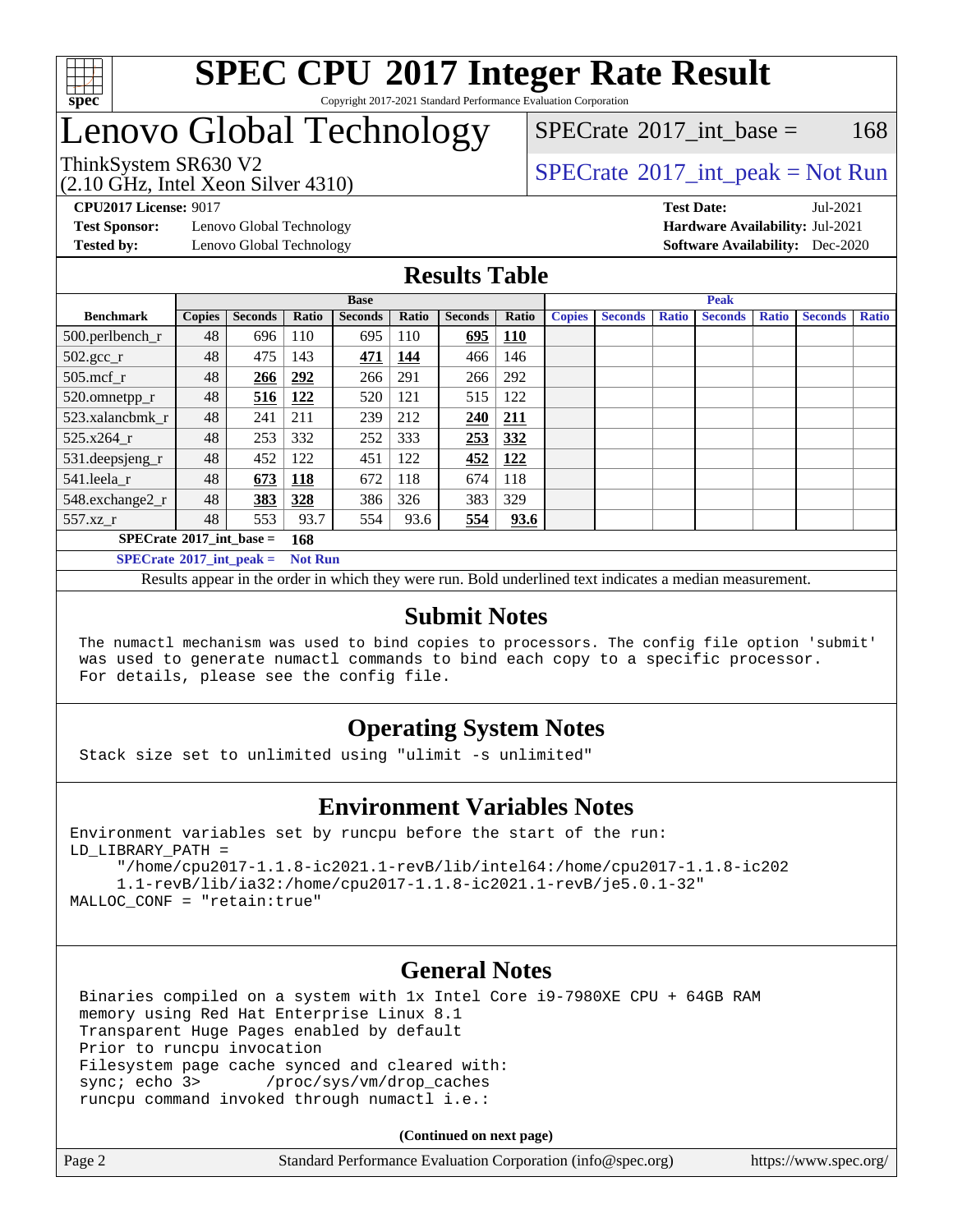

Copyright 2017-2021 Standard Performance Evaluation Corporation

Lenovo Global Technology

[SPECrate](http://www.spec.org/auto/cpu2017/Docs/result-fields.html#SPECrate2017intbase)<sup>®</sup>2017 int base = 168

(2.10 GHz, Intel Xeon Silver 4310)

ThinkSystem SR630 V2<br>  $\begin{array}{c} \text{SPECTate} \textcircled{2017\_int\_peak} = \text{Not Run} \end{array}$ 

**[Test Sponsor:](http://www.spec.org/auto/cpu2017/Docs/result-fields.html#TestSponsor)** Lenovo Global Technology **[Hardware Availability:](http://www.spec.org/auto/cpu2017/Docs/result-fields.html#HardwareAvailability)** Jul-2021 **[Tested by:](http://www.spec.org/auto/cpu2017/Docs/result-fields.html#Testedby)** Lenovo Global Technology **[Software Availability:](http://www.spec.org/auto/cpu2017/Docs/result-fields.html#SoftwareAvailability)** Dec-2020

**[CPU2017 License:](http://www.spec.org/auto/cpu2017/Docs/result-fields.html#CPU2017License)** 9017 **[Test Date:](http://www.spec.org/auto/cpu2017/Docs/result-fields.html#TestDate)** Jul-2021

#### **[General Notes \(Continued\)](http://www.spec.org/auto/cpu2017/Docs/result-fields.html#GeneralNotes)**

 numactl --interleave=all runcpu <etc> NA: The test sponsor attests, as of date of publication, that CVE-2017-5754 (Meltdown) is mitigated in the system as tested and documented. Yes: The test sponsor attests, as of date of publication, that CVE-2017-5753 (Spectre variant 1) is mitigated in the system as tested and documented. Yes: The test sponsor attests, as of date of publication, that CVE-2017-5715 (Spectre variant 2) is mitigated in the system as tested and documented.

### **[Platform Notes](http://www.spec.org/auto/cpu2017/Docs/result-fields.html#PlatformNotes)**

BIOS configuration: Choose Operating Mode set to Maximum Performance and then set it to Custom Mode MONITOR/MWAIT set to Enabled CPU P-state Control set to Cooperative without Legacy C-States set to Legacy C1 Enhanced Mode set to Enabled Intel Virtualization Technology set to Disabled Adjacent Cache Prefetch set to Disabled DCU Streamer Prefetcher set to Disabled SNC set to Enabled UPI Link Disable set to Disabled 1 Link Sysinfo program /home/cpu2017-1.1.8-ic2021.1-revB/bin/sysinfo Rev: r6622 of 2021-04-07 982a61ec0915b55891ef0e16acafc64d running on localhost.localdomain Fri Jul 2 08:59:58 2021 SUT (System Under Test) info as seen by some common utilities. For more information on this section, see <https://www.spec.org/cpu2017/Docs/config.html#sysinfo> From /proc/cpuinfo model name : Intel(R) Xeon(R) Silver 4310 CPU @ 2.10GHz 2 "physical id"s (chips) 48 "processors" cores, siblings (Caution: counting these is hw and system dependent. The following excerpts from /proc/cpuinfo might not be reliable. Use with caution.) cpu cores : 12 siblings : 24 physical 0: cores 0 1 2 3 4 5 6 7 8 9 10 11 physical 1: cores 0 1 2 3 4 5 6 7 8 9 10 11 From lscpu from util-linux 2.32.1: Architecture: x86\_64 CPU op-mode(s): 32-bit, 64-bit Byte Order: Little Endian  $CPU(s):$  48 **(Continued on next page)**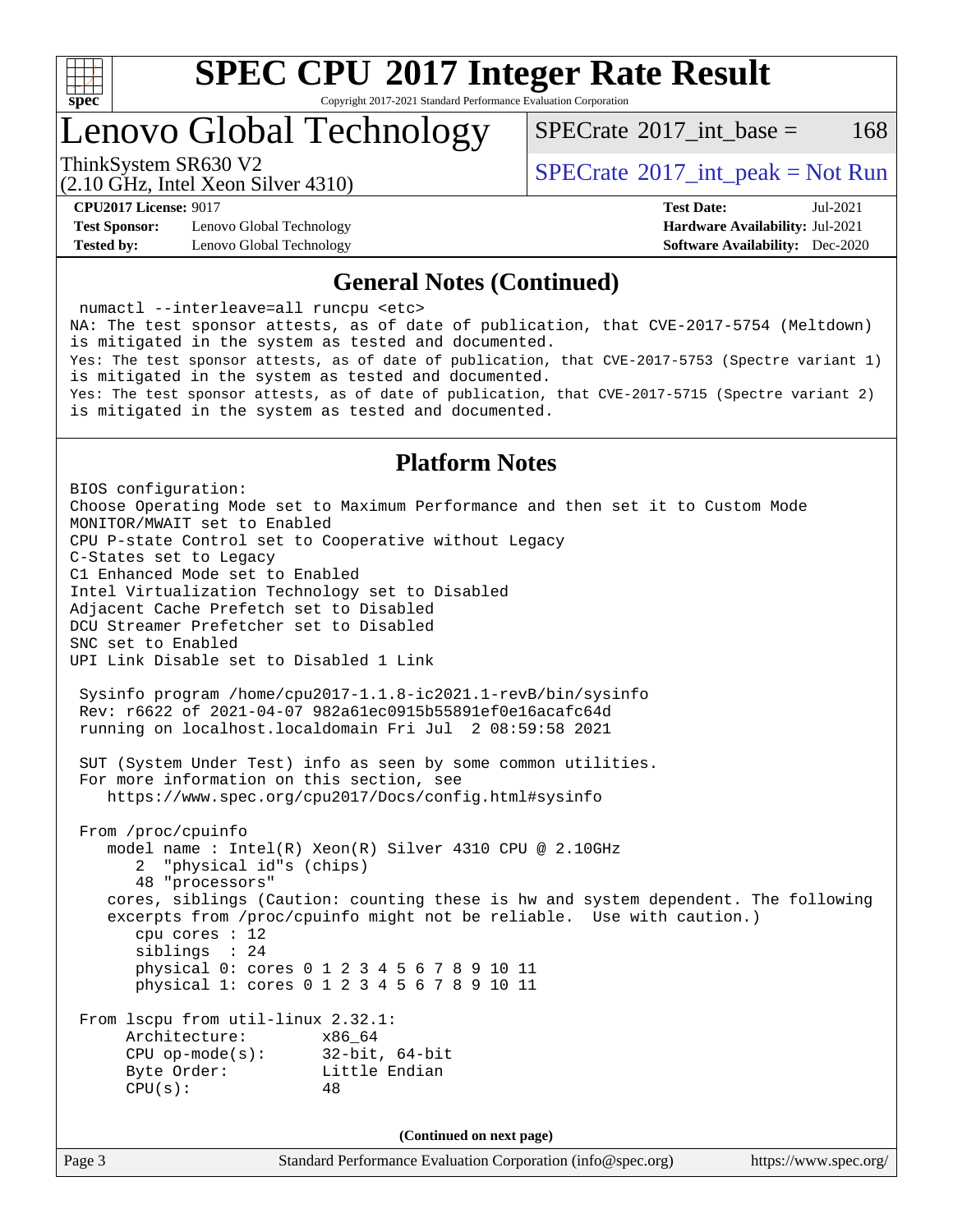

Copyright 2017-2021 Standard Performance Evaluation Corporation

Lenovo Global Technology

 $SPECTate$ <sup>®</sup>[2017\\_int\\_base =](http://www.spec.org/auto/cpu2017/Docs/result-fields.html#SPECrate2017intbase) 168

(2.10 GHz, Intel Xeon Silver 4310)

ThinkSystem SR630 V2<br>  $\begin{array}{c} \text{SPECTate} \textcircled{2017\_int\_peak} = \text{Not Run} \end{array}$ 

**[Test Sponsor:](http://www.spec.org/auto/cpu2017/Docs/result-fields.html#TestSponsor)** Lenovo Global Technology **[Hardware Availability:](http://www.spec.org/auto/cpu2017/Docs/result-fields.html#HardwareAvailability)** Jul-2021 **[Tested by:](http://www.spec.org/auto/cpu2017/Docs/result-fields.html#Testedby)** Lenovo Global Technology **[Software Availability:](http://www.spec.org/auto/cpu2017/Docs/result-fields.html#SoftwareAvailability)** Dec-2020

**[CPU2017 License:](http://www.spec.org/auto/cpu2017/Docs/result-fields.html#CPU2017License)** 9017 **[Test Date:](http://www.spec.org/auto/cpu2017/Docs/result-fields.html#TestDate)** Jul-2021

#### **[Platform Notes \(Continued\)](http://www.spec.org/auto/cpu2017/Docs/result-fields.html#PlatformNotes)**

Page 4 Standard Performance Evaluation Corporation [\(info@spec.org\)](mailto:info@spec.org) <https://www.spec.org/> On-line CPU(s) list: 0-47 Thread(s) per core: 2 Core(s) per socket: 12 Socket(s): 2 NUMA node(s): 4 Vendor ID: GenuineIntel CPU family: 6 Model: 106 Model name: Intel(R) Xeon(R) Silver 4310 CPU @ 2.10GHz Stepping: 6 CPU MHz: 2590.236 CPU max MHz: 3300.0000 CPU min MHz: 800.0000 BogoMIPS: 4200.00 Virtualization: VT-x L1d cache: 48K L1i cache: 32K L2 cache: 1280K L3 cache: 18432K NUMA node0 CPU(s): 0-5,24-29 NUMA node1 CPU(s): 6-11,30-35 NUMA node2 CPU(s): 12-17,36-41 NUMA node3 CPU(s): 18-23,42-47 Flags: fpu vme de pse tsc msr pae mce cx8 apic sep mtrr pge mca cmov pat pse36 clflush dts acpi mmx fxsr sse sse2 ss ht tm pbe syscall nx pdpe1gb rdtscp lm constant\_tsc art arch\_perfmon pebs bts rep\_good nopl xtopology nonstop\_tsc cpuid aperfmperf pni pclmulqdq dtes64 monitor ds\_cpl vmx smx est tm2 ssse3 sdbg fma cx16 xtpr pdcm pcid dca sse4\_1 sse4\_2 x2apic movbe popcnt tsc\_deadline\_timer aes xsave avx f16c rdrand lahf\_lm abm 3dnowprefetch cpuid\_fault epb cat\_l3 invpcid\_single intel\_ppin ssbd mba ibrs ibpb stibp ibrs\_enhanced fsgsbase tsc\_adjust bmi1 hle avx2 smep bmi2 erms invpcid cqm rdt\_a avx512f avx512dq rdseed adx smap avx512ifma clflushopt clwb intel\_pt avx512cd sha\_ni avx512bw avx512vl xsaveopt xsavec xgetbv1 xsaves cqm\_llc cqm\_occup\_llc cqm\_mbm\_total cqm\_mbm\_local split\_lock\_detect wbnoinvd dtherm ida arat pln pts hwp hwp\_act\_window hwp\_epp hwp\_pkg\_req avx512vbmi umip pku ospke avx512\_vbmi2 gfni vaes vpclmulqdq avx512\_vnni avx512\_bitalg tme avx512\_vpopcntdq la57 rdpid md\_clear pconfig flush\_l1d arch\_capabilities /proc/cpuinfo cache data cache size : 18432 KB From numactl --hardware WARNING: a numactl 'node' might or might not correspond to a physical chip. available: 4 nodes (0-3) node 0 cpus: 0 1 2 3 4 5 24 25 26 27 28 29 node 0 size: 255141 MB node 0 free: 257124 MB node 1 cpus: 6 7 8 9 10 11 30 31 32 33 34 35 **(Continued on next page)**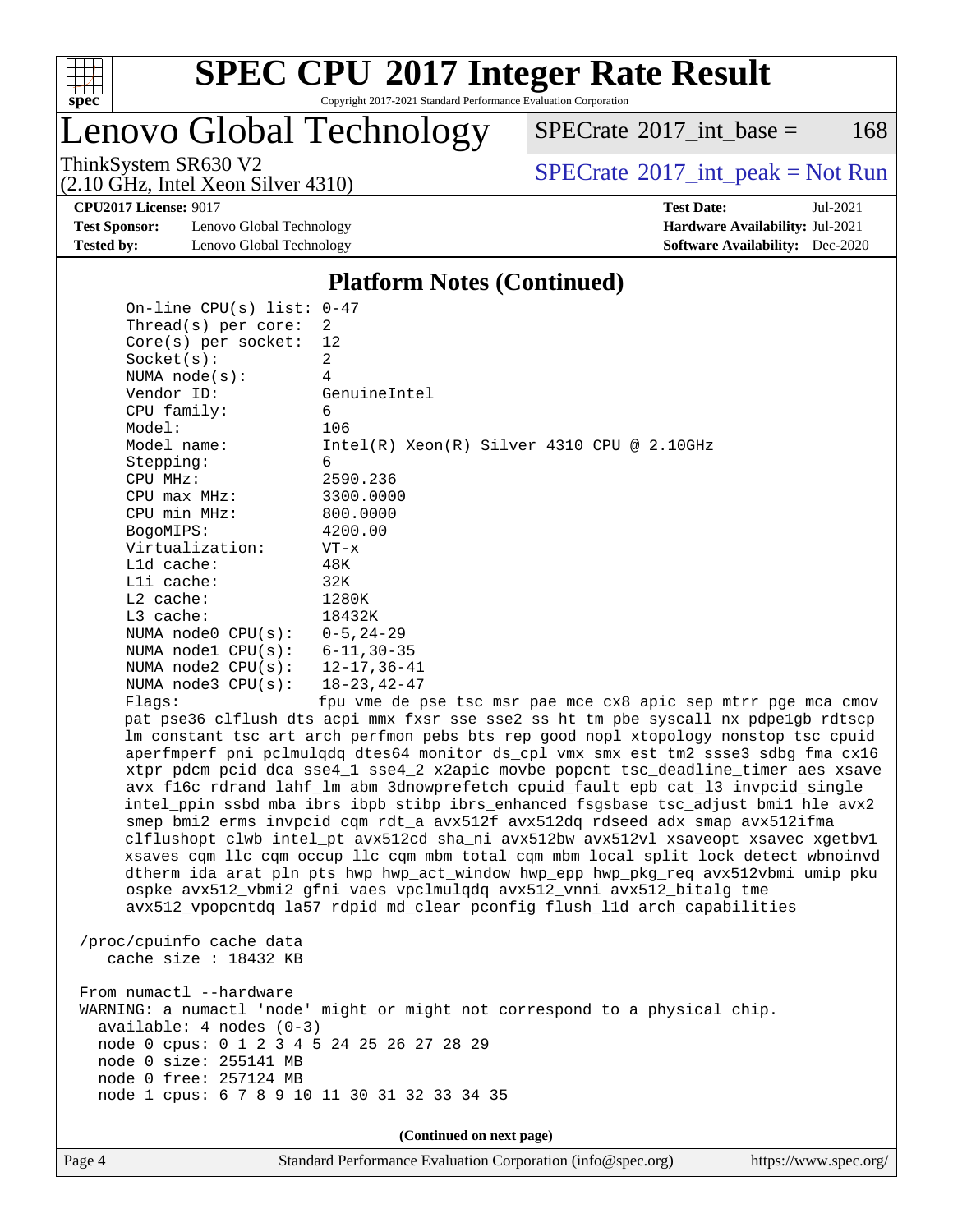

Copyright 2017-2021 Standard Performance Evaluation Corporation

### Lenovo Global Technology

 $SPECTate@2017\_int\_base = 168$ 

(2.10 GHz, Intel Xeon Silver 4310)

ThinkSystem SR630 V2<br>  $\begin{array}{c} \text{SPECTate} \textcircled{2017\_int\_peak} = \text{Not Run} \end{array}$ 

**[Test Sponsor:](http://www.spec.org/auto/cpu2017/Docs/result-fields.html#TestSponsor)** Lenovo Global Technology **[Hardware Availability:](http://www.spec.org/auto/cpu2017/Docs/result-fields.html#HardwareAvailability)** Jul-2021 **[Tested by:](http://www.spec.org/auto/cpu2017/Docs/result-fields.html#Testedby)** Lenovo Global Technology **[Software Availability:](http://www.spec.org/auto/cpu2017/Docs/result-fields.html#SoftwareAvailability)** Dec-2020

**[CPU2017 License:](http://www.spec.org/auto/cpu2017/Docs/result-fields.html#CPU2017License)** 9017 **[Test Date:](http://www.spec.org/auto/cpu2017/Docs/result-fields.html#TestDate)** Jul-2021

#### **[Platform Notes \(Continued\)](http://www.spec.org/auto/cpu2017/Docs/result-fields.html#PlatformNotes)**

 node 1 size: 255271 MB node 1 free: 257363 MB node 2 cpus: 12 13 14 15 16 17 36 37 38 39 40 41 node 2 size: 255606 MB node 2 free: 257611 MB node 3 cpus: 18 19 20 21 22 23 42 43 44 45 46 47 node 3 size: 255472 MB node 3 free: 257423 MB node distances: node 0 1 2 3 0: 10 11 20 20 1: 11 10 20 20 2: 20 20 10 11 3: 20 20 11 10 From /proc/meminfo MemTotal: 1056491684 kB HugePages\_Total: 0 Hugepagesize: 2048 kB /sbin/tuned-adm active Current active profile: throughput-performance /sys/devices/system/cpu/cpu\*/cpufreq/scaling\_governor has performance From /etc/\*release\* /etc/\*version\* os-release: NAME="Red Hat Enterprise Linux" VERSION="8.3 (Ootpa)" ID="rhel" ID\_LIKE="fedora" VERSION\_ID="8.3" PLATFORM\_ID="platform:el8" PRETTY\_NAME="Red Hat Enterprise Linux 8.3 (Ootpa)" ANSI\_COLOR="0;31" redhat-release: Red Hat Enterprise Linux release 8.3 (Ootpa) system-release: Red Hat Enterprise Linux release 8.3 (Ootpa) system-release-cpe: cpe:/o:redhat:enterprise\_linux:8.3:ga uname -a: Linux localhost.localdomain 4.18.0-240.el8.x86\_64 #1 SMP Wed Sep 23 05:13:10 EDT 2020 x86\_64 x86\_64 x86\_64 GNU/Linux Kernel self-reported vulnerability status: CVE-2018-12207 (iTLB Multihit): Not affected **(Continued on next page)**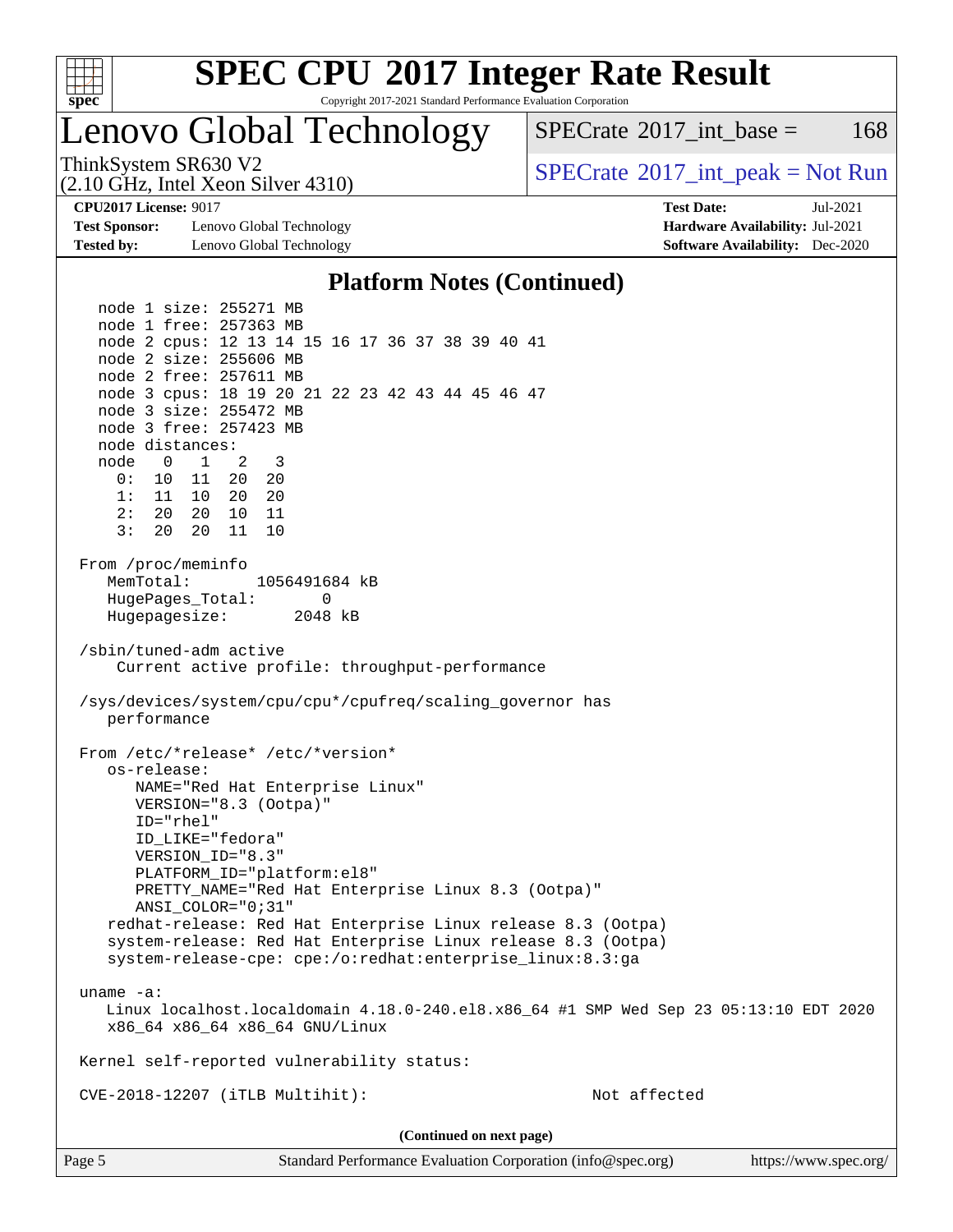

Copyright 2017-2021 Standard Performance Evaluation Corporation

Lenovo Global Technology

 $SPECTate$ <sup>®</sup>[2017\\_int\\_base =](http://www.spec.org/auto/cpu2017/Docs/result-fields.html#SPECrate2017intbase) 168

(2.10 GHz, Intel Xeon Silver 4310)

**[Test Sponsor:](http://www.spec.org/auto/cpu2017/Docs/result-fields.html#TestSponsor)** Lenovo Global Technology **[Hardware Availability:](http://www.spec.org/auto/cpu2017/Docs/result-fields.html#HardwareAvailability)** Jul-2021 **[Tested by:](http://www.spec.org/auto/cpu2017/Docs/result-fields.html#Testedby)** Lenovo Global Technology **[Software Availability:](http://www.spec.org/auto/cpu2017/Docs/result-fields.html#SoftwareAvailability)** Dec-2020

ThinkSystem SR630 V2<br>
(2.10 GHz, Intel Xeon Silver 4310) [SPECrate](http://www.spec.org/auto/cpu2017/Docs/result-fields.html#SPECrate2017intpeak)®[2017\\_int\\_peak = N](http://www.spec.org/auto/cpu2017/Docs/result-fields.html#SPECrate2017intpeak)ot Run

**[CPU2017 License:](http://www.spec.org/auto/cpu2017/Docs/result-fields.html#CPU2017License)** 9017 **[Test Date:](http://www.spec.org/auto/cpu2017/Docs/result-fields.html#TestDate)** Jul-2021

#### **[Platform Notes \(Continued\)](http://www.spec.org/auto/cpu2017/Docs/result-fields.html#PlatformNotes)**

| Memory:<br>BIOS:<br>BIOS Vendor:<br>BIOS Version:<br>BIOS Date:<br>BIOS Revision:<br>Firmware Revision: 1.10 | frequent changes to hardware, firmware, and the "DMTF SMBIOS" standard.<br>32x Samsung M393A4G43AB3-CWE 32 GB 2 rank 3200, configured at 2666<br>Lenovo<br>AFE111A-1.02<br>05/07/2021<br>1.2<br>(End of data from sysinfo program)<br><b>Compiler Version Notes</b><br>500.perlbench_r(base) 502.gcc_r(base) 505.mcf_r(base)<br>(Continued on next page) |                                                                                                                                                                             |  |
|--------------------------------------------------------------------------------------------------------------|----------------------------------------------------------------------------------------------------------------------------------------------------------------------------------------------------------------------------------------------------------------------------------------------------------------------------------------------------------|-----------------------------------------------------------------------------------------------------------------------------------------------------------------------------|--|
|                                                                                                              |                                                                                                                                                                                                                                                                                                                                                          |                                                                                                                                                                             |  |
|                                                                                                              |                                                                                                                                                                                                                                                                                                                                                          |                                                                                                                                                                             |  |
|                                                                                                              |                                                                                                                                                                                                                                                                                                                                                          |                                                                                                                                                                             |  |
|                                                                                                              |                                                                                                                                                                                                                                                                                                                                                          |                                                                                                                                                                             |  |
|                                                                                                              |                                                                                                                                                                                                                                                                                                                                                          |                                                                                                                                                                             |  |
|                                                                                                              |                                                                                                                                                                                                                                                                                                                                                          |                                                                                                                                                                             |  |
|                                                                                                              |                                                                                                                                                                                                                                                                                                                                                          |                                                                                                                                                                             |  |
|                                                                                                              |                                                                                                                                                                                                                                                                                                                                                          |                                                                                                                                                                             |  |
|                                                                                                              |                                                                                                                                                                                                                                                                                                                                                          |                                                                                                                                                                             |  |
|                                                                                                              |                                                                                                                                                                                                                                                                                                                                                          | allow hardware to be accurately determined", but the intent may not be met, as there are                                                                                    |  |
|                                                                                                              |                                                                                                                                                                                                                                                                                                                                                          | Additional information from dmidecode 3.2 follows. WARNING: Use caution when you<br>interpret this section. The 'dmidecode' program reads system data which is "intended to |  |
| Vendor:<br>Product:<br>Serial:                                                                               | Lenovo<br>ThinkSystem SR630 V2 MB<br>Product Family: ThinkSystem<br>1234567890                                                                                                                                                                                                                                                                           |                                                                                                                                                                             |  |
| From /sys/devices/virtual/dmi/id                                                                             |                                                                                                                                                                                                                                                                                                                                                          |                                                                                                                                                                             |  |
| Filesystem<br>/dev/sdb4                                                                                      | SPEC is set to: /home/cpu2017-1.1.8-ic2021.1-revB<br>Type Size Used Avail Use% Mounted on<br>$xfs$ 818G<br>22G 796G<br>3% /home                                                                                                                                                                                                                          |                                                                                                                                                                             |  |
| run-level 3 Jul 2 04:02                                                                                      |                                                                                                                                                                                                                                                                                                                                                          |                                                                                                                                                                             |  |
|                                                                                                              | CVE-2020-0543 (Special Register Buffer Data Sampling): Not affected<br>CVE-2019-11135 (TSX Asynchronous Abort):                                                                                                                                                                                                                                          | Not affected                                                                                                                                                                |  |
|                                                                                                              | $CVE-2017-5715$ (Spectre variant 2):                                                                                                                                                                                                                                                                                                                     | sanitization<br>Mitigation: Enhanced IBRS, IBPB:<br>conditional, RSB filling                                                                                                |  |
|                                                                                                              | CVE-2017-5753 (Spectre variant 1):                                                                                                                                                                                                                                                                                                                       | seccomp<br>Mitigation: usercopy/swapgs<br>barriers and __user pointer                                                                                                       |  |
|                                                                                                              |                                                                                                                                                                                                                                                                                                                                                          | Mitigation: Speculative Store<br>Bypass disabled via prctl and                                                                                                              |  |
|                                                                                                              |                                                                                                                                                                                                                                                                                                                                                          |                                                                                                                                                                             |  |
| CVE-2017-5754 (Meltdown):<br>CVE-2018-3639 (Speculative Store Bypass):                                       |                                                                                                                                                                                                                                                                                                                                                          | Not affected                                                                                                                                                                |  |
|                                                                                                              | Microarchitectural Data Sampling:                                                                                                                                                                                                                                                                                                                        | Not affected                                                                                                                                                                |  |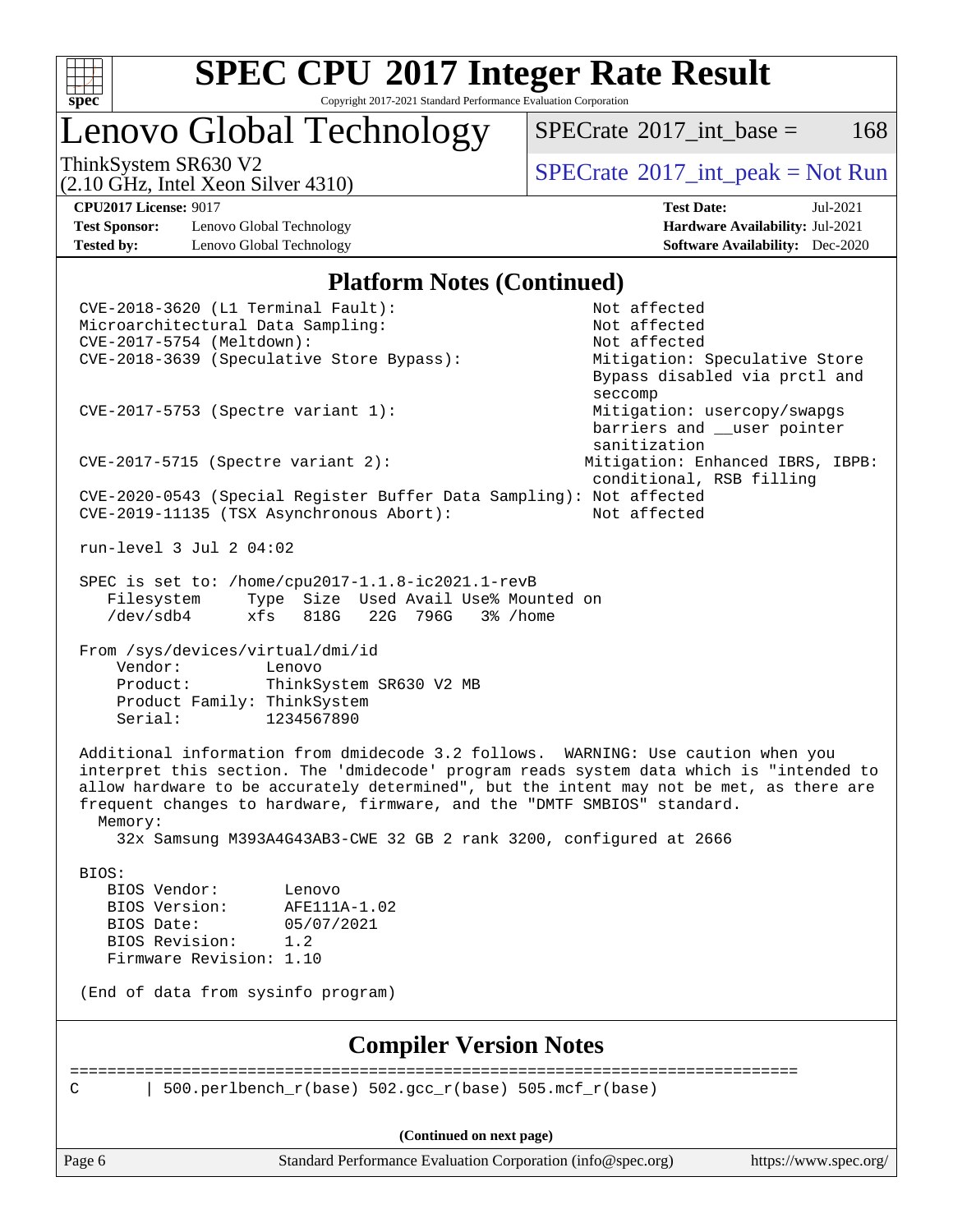

Copyright 2017-2021 Standard Performance Evaluation Corporation

### Lenovo Global Technology

ThinkSystem SR630 V2<br>  $\begin{array}{c}\n\text{SPECTate} \textcircled{2017\_int\_peak} = \text{Not Run} \\
\text{SPECTate} \textcircled{2017\_int\_peak} = \text{Not Run} \\
\end{array}$  $SPECTate$ <sup>®</sup>[2017\\_int\\_base =](http://www.spec.org/auto/cpu2017/Docs/result-fields.html#SPECrate2017intbase) 168

(2.10 GHz, Intel Xeon Silver 4310)

**[Test Sponsor:](http://www.spec.org/auto/cpu2017/Docs/result-fields.html#TestSponsor)** Lenovo Global Technology **[Hardware Availability:](http://www.spec.org/auto/cpu2017/Docs/result-fields.html#HardwareAvailability)** Jul-2021 **[Tested by:](http://www.spec.org/auto/cpu2017/Docs/result-fields.html#Testedby)** Lenovo Global Technology **[Software Availability:](http://www.spec.org/auto/cpu2017/Docs/result-fields.html#SoftwareAvailability)** Dec-2020

**[CPU2017 License:](http://www.spec.org/auto/cpu2017/Docs/result-fields.html#CPU2017License)** 9017 **[Test Date:](http://www.spec.org/auto/cpu2017/Docs/result-fields.html#TestDate)** Jul-2021

### **[Compiler Version Notes \(Continued\)](http://www.spec.org/auto/cpu2017/Docs/result-fields.html#CompilerVersionNotes)**

 $| 525.x264 r(hase) 557 x7 r(hase)$ 

|       | TAJ.AZUI I (DASE / JJ /.AZ I (DASE /                                                                                                                                                                |
|-------|-----------------------------------------------------------------------------------------------------------------------------------------------------------------------------------------------------|
|       | Intel(R) oneAPI DPC++/C++ Compiler for applications running on Intel(R) $64$ ,<br>Version 2021.1 Build 20201113<br>Copyright (C) 1985-2020 Intel Corporation. All rights reserved.                  |
|       |                                                                                                                                                                                                     |
| $C++$ | 520.omnetpp $r(base)$ 523.xalancbmk $r(base)$ 531.deepsjeng $r(base)$<br>541.leela_r(base)                                                                                                          |
|       | Intel(R) oneAPI DPC++/C++ Compiler for applications running on Intel(R) $64$ ,<br>Version 2021.1 Build 20201113<br>Copyright (C) 1985-2020 Intel Corporation. All rights reserved.                  |
|       |                                                                                                                                                                                                     |
|       | Fortran   548.exchange2 $r(base)$                                                                                                                                                                   |
|       | $Intel(R)$ Fortran Intel(R) 64 Compiler Classic for applications running on<br>Intel(R) 64, Version 2021.1 Build 20201112 000000<br>Copyright (C) 1985-2020 Intel Corporation. All rights reserved. |
|       |                                                                                                                                                                                                     |

### **[Base Compiler Invocation](http://www.spec.org/auto/cpu2017/Docs/result-fields.html#BaseCompilerInvocation)**

[C benchmarks](http://www.spec.org/auto/cpu2017/Docs/result-fields.html#Cbenchmarks): [icx](http://www.spec.org/cpu2017/results/res2021q3/cpu2017-20210705-28035.flags.html#user_CCbase_intel_icx_fe2d28d19ae2a5db7c42fe0f2a2aed77cb715edd4aeb23434404a8be6683fe239869bb6ca8154ca98265c2e3b9226a719a0efe2953a4a7018c379b7010ccf087)

[C++ benchmarks:](http://www.spec.org/auto/cpu2017/Docs/result-fields.html#CXXbenchmarks) [icpx](http://www.spec.org/cpu2017/results/res2021q3/cpu2017-20210705-28035.flags.html#user_CXXbase_intel_icpx_1e918ed14c436bf4b9b7c8bcdd51d4539fc71b3df010bd1e9f8732d9c34c2b2914e48204a846820f3c0ebb4095dea797a5c30b458ac0b6dffac65d78f781f5ca)

[Fortran benchmarks](http://www.spec.org/auto/cpu2017/Docs/result-fields.html#Fortranbenchmarks): [ifort](http://www.spec.org/cpu2017/results/res2021q3/cpu2017-20210705-28035.flags.html#user_FCbase_intel_ifort_8111460550e3ca792625aed983ce982f94888b8b503583aa7ba2b8303487b4d8a21a13e7191a45c5fd58ff318f48f9492884d4413fa793fd88dd292cad7027ca)

### **[Base Portability Flags](http://www.spec.org/auto/cpu2017/Docs/result-fields.html#BasePortabilityFlags)**

 500.perlbench\_r: [-DSPEC\\_LP64](http://www.spec.org/cpu2017/results/res2021q3/cpu2017-20210705-28035.flags.html#b500.perlbench_r_basePORTABILITY_DSPEC_LP64) [-DSPEC\\_LINUX\\_X64](http://www.spec.org/cpu2017/results/res2021q3/cpu2017-20210705-28035.flags.html#b500.perlbench_r_baseCPORTABILITY_DSPEC_LINUX_X64) 502.gcc\_r: [-DSPEC\\_LP64](http://www.spec.org/cpu2017/results/res2021q3/cpu2017-20210705-28035.flags.html#suite_basePORTABILITY502_gcc_r_DSPEC_LP64) 505.mcf\_r: [-DSPEC\\_LP64](http://www.spec.org/cpu2017/results/res2021q3/cpu2017-20210705-28035.flags.html#suite_basePORTABILITY505_mcf_r_DSPEC_LP64) 520.omnetpp\_r: [-DSPEC\\_LP64](http://www.spec.org/cpu2017/results/res2021q3/cpu2017-20210705-28035.flags.html#suite_basePORTABILITY520_omnetpp_r_DSPEC_LP64) 523.xalancbmk\_r: [-DSPEC\\_LP64](http://www.spec.org/cpu2017/results/res2021q3/cpu2017-20210705-28035.flags.html#suite_basePORTABILITY523_xalancbmk_r_DSPEC_LP64) [-DSPEC\\_LINUX](http://www.spec.org/cpu2017/results/res2021q3/cpu2017-20210705-28035.flags.html#b523.xalancbmk_r_baseCXXPORTABILITY_DSPEC_LINUX) 525.x264\_r: [-DSPEC\\_LP64](http://www.spec.org/cpu2017/results/res2021q3/cpu2017-20210705-28035.flags.html#suite_basePORTABILITY525_x264_r_DSPEC_LP64)

**(Continued on next page)**

Page 7 Standard Performance Evaluation Corporation [\(info@spec.org\)](mailto:info@spec.org) <https://www.spec.org/>